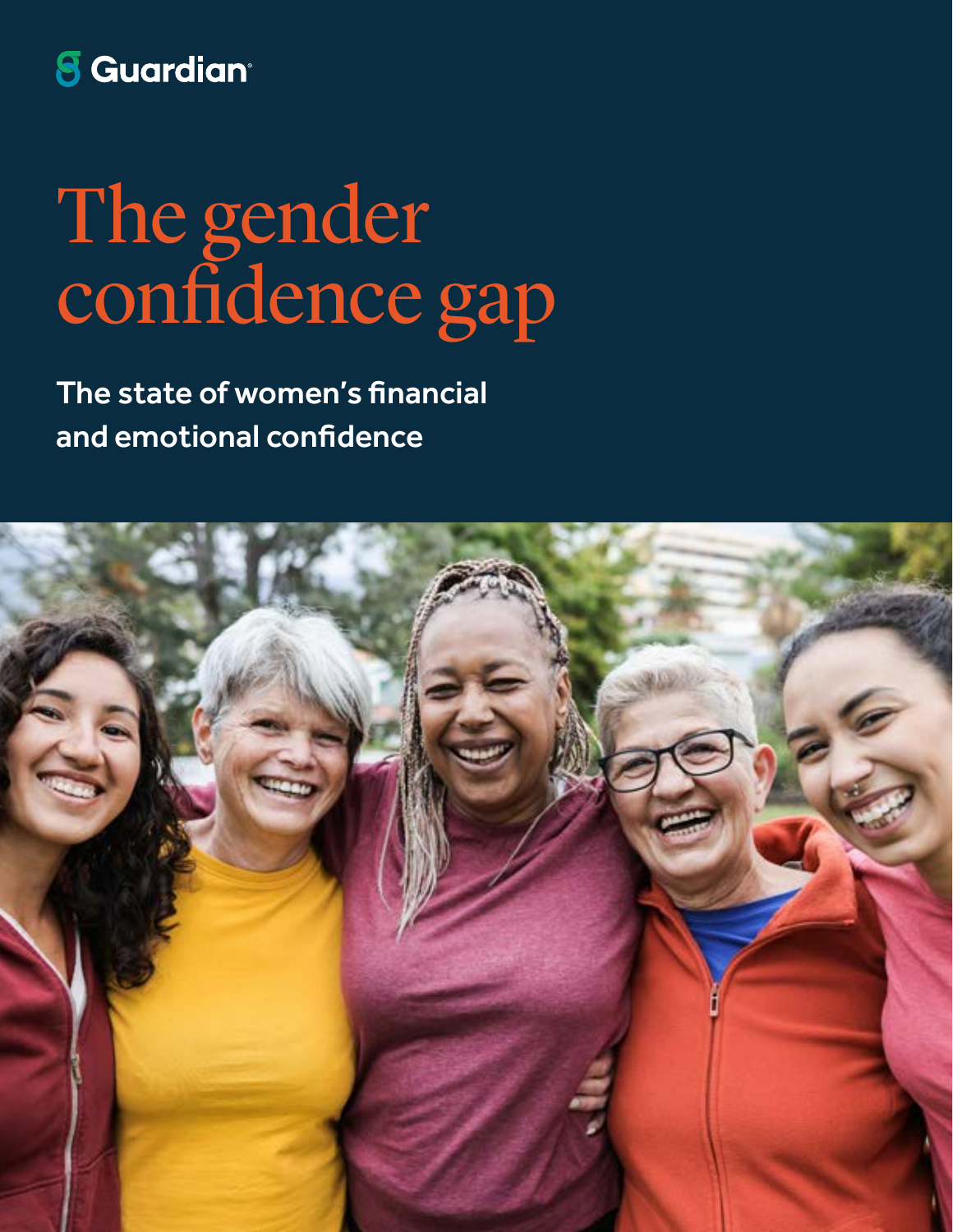## **Financial confidence differs among demographic groups**

Guardian's Study of Financial and Emotional Confidence™ explores how financial behaviors and habits affect one's overall life satisfaction and well-being.<sup>1</sup> Among other results, Guardian learned that income is not the sole driver of financial confidence and success. In fact, proactive financial habits and knowledge of financial concepts and products are more closely tied to higher levels of financial and emotional confidence than simply how much one earns.

**[The report](http://www.guardianlife.com/reports/financial-emotional-confidence), Path to prosperity** identified four types of financial behavior profiles: Day-to-Day Decision-Makers, Retirement Realists, Ambitious Spenders, and the most financially savvy and optimistic, Confident Planners. Women were most highly concentrated within the Day-to-Day Decision-Makers profile. This profile tends to lack a strong financial strategy and focuses instead on keeping up with day-to-day financial demands.

In addition to the four profiles, the study revealed further differences regarding finances and confidence among other demographic groups, particularly women, millennials, and business owners. This brief explores the financial behaviors and habits of women, as well as model behaviors to help put them on their own path to prosperity.

#### **Women identify as less financially and emotionally confident than men**

Financial confidence allows an individual to take control of their financial situation and gives them a much stronger chance of fulfilling the goals that matter to them. Emotional confidence impacts one's overall well-being, happiness, and life satisfaction.

#### Financial confidence and emotional confidence are inextricably linked and critical to how women feel overall about their sense of financial wellness.

Confidence doesn't necessarily come from a high paycheck or a hefty nest egg. For instance, while women perceive themselves to be equally as financially independent as men, they are still 40% more likely to experience financial stress than their male counterparts.<sup>2</sup> Almost 30% of women over age 65 report feeling very or somewhat worried about their current financial situations, compared with 20% of men that age.<sup>3</sup>



#### Retirement confidence varies by gender

(Percentage of men and women who agree)

"I am very confident that I know how much money I will need for retirement."



"I am very confident that I know how much money I will need for health care expenses in retirement."

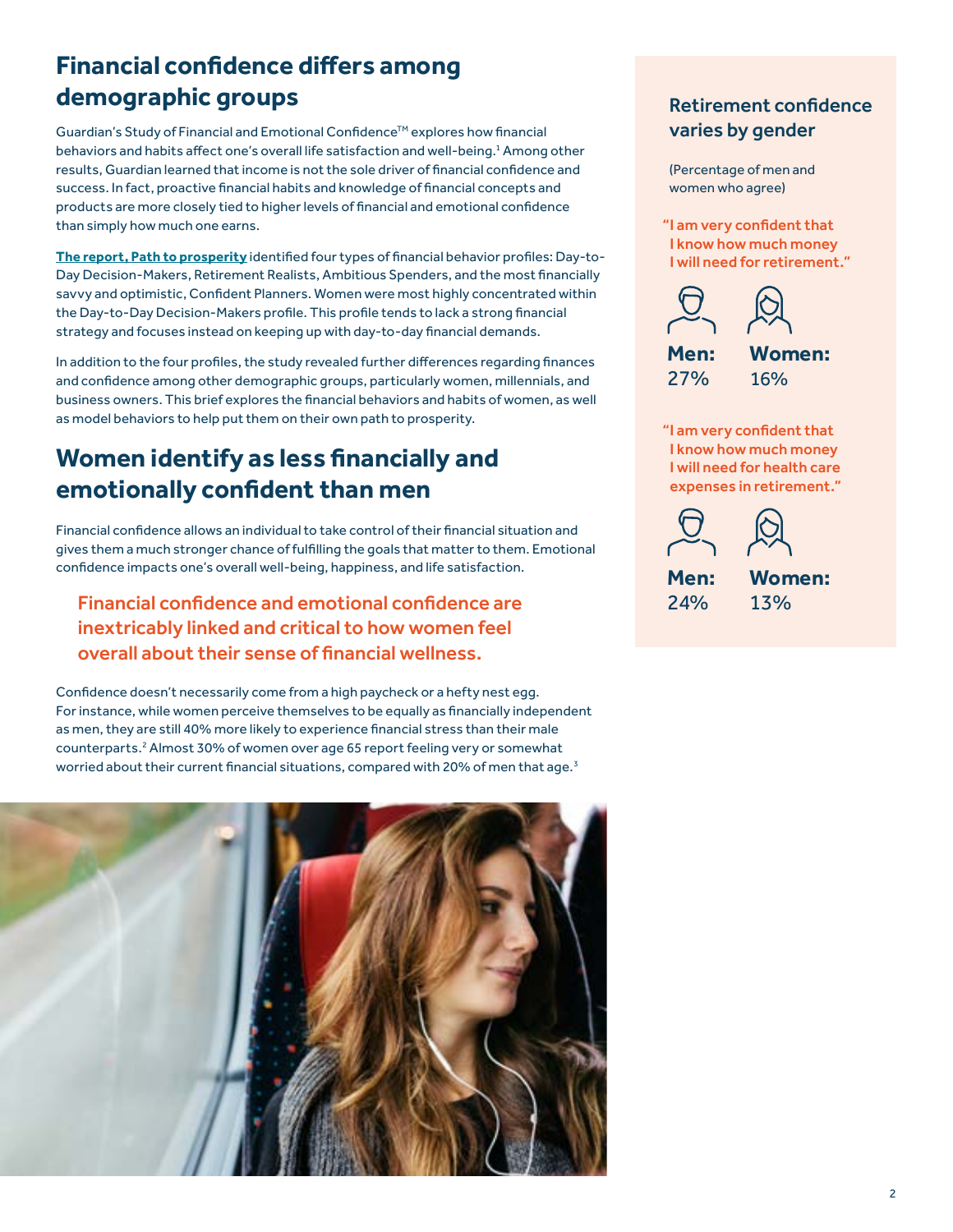#### **It's still true: Women earn less than men**

While strides in pay equity are being made, women reported earning approximately 22% less per year than men's average annual income of \$116K (based on a national survey of workers with household incomes of \$50K or more).

#### More than one-third of working women earn less than \$50K per year, which is more than double the proportion of men in this income bracket.

The average annual Social Security income received by women 65 years and older is, on average, 80% of the Social Security income men receive.4 But it's being a mother that mostly influences a woman's income. A woman with one child earns 28% less on average over her career than a woman without children, partially as a result of time out of the workforce. Each additional child reduces a woman's average earnings by another 3%.<sup>5</sup> In contrast, becoming a father typically does not reduce a man's earnings. Women are also more likely than men to care for their aging parents, a responsibility that Guardian has explored in related studies such as **[Workforce 2020](https://www.guardianlife.com/business/workforce-2020)** and **[Mind, Body,](https://www.guardianlife.com/reports/mind-body-wallet)  [and Wallet](https://www.guardianlife.com/reports/mind-body-wallet)**.

Among this study's four financial profiles, 3 in 5 women were in the two least confident segments, indicating a significantly lower level of financial and emotional confidence. Nearly 60% of female respondents fell into the Day-to-Day Decision-Makers and Retirement Realists profiles, compared to 33% of male respondents.

#### Not only do women earn less, they tend to own less protection

Over the past five years, the life insurance ownership rate for US women has dropped from 57% to 47%. Additionally, 56 million women (43%) say they don't have — or don't have enough coverage.6 In a related study, Guardian found that women own slightly less or are less likely to have protection than men in life insurance, disability insurance, accident insurance, pension plans, a last will and testament, long-term care insurance, hospital indemnity insurance, and cancer and critical illness insurance.<sup>7</sup>

#### Marriage is a major consideration when it comes to women's financial health

Partnered and single women report similar levels of personal income — around \$90K average for either relationship status. However, there is still a gap in confidence. Single women report lower confidence, with 33% categorized as Day-to-Day Decision-Makers; this is likely due to them being the sole breadwinner without a second income in the household.

Divorced women also experience lower financial confidence. Gray divorce (divorce over age 50) now accounts for 1 in 3 US divorces and is growing. $^{\text{8}}$  Women often initiate these late middle divorces, which may improve their emotional well-being, but as a result it frequently devastates their financial health and confidence.

#### Women dominate in the two least confident financial profiles

(Percentage of study respondents in each financial profile)

of women of women **28% 29% versus 13%** of men of men **versus 20%** Day-to-Day Decision-Makers: and the control of the Retirement Realists:

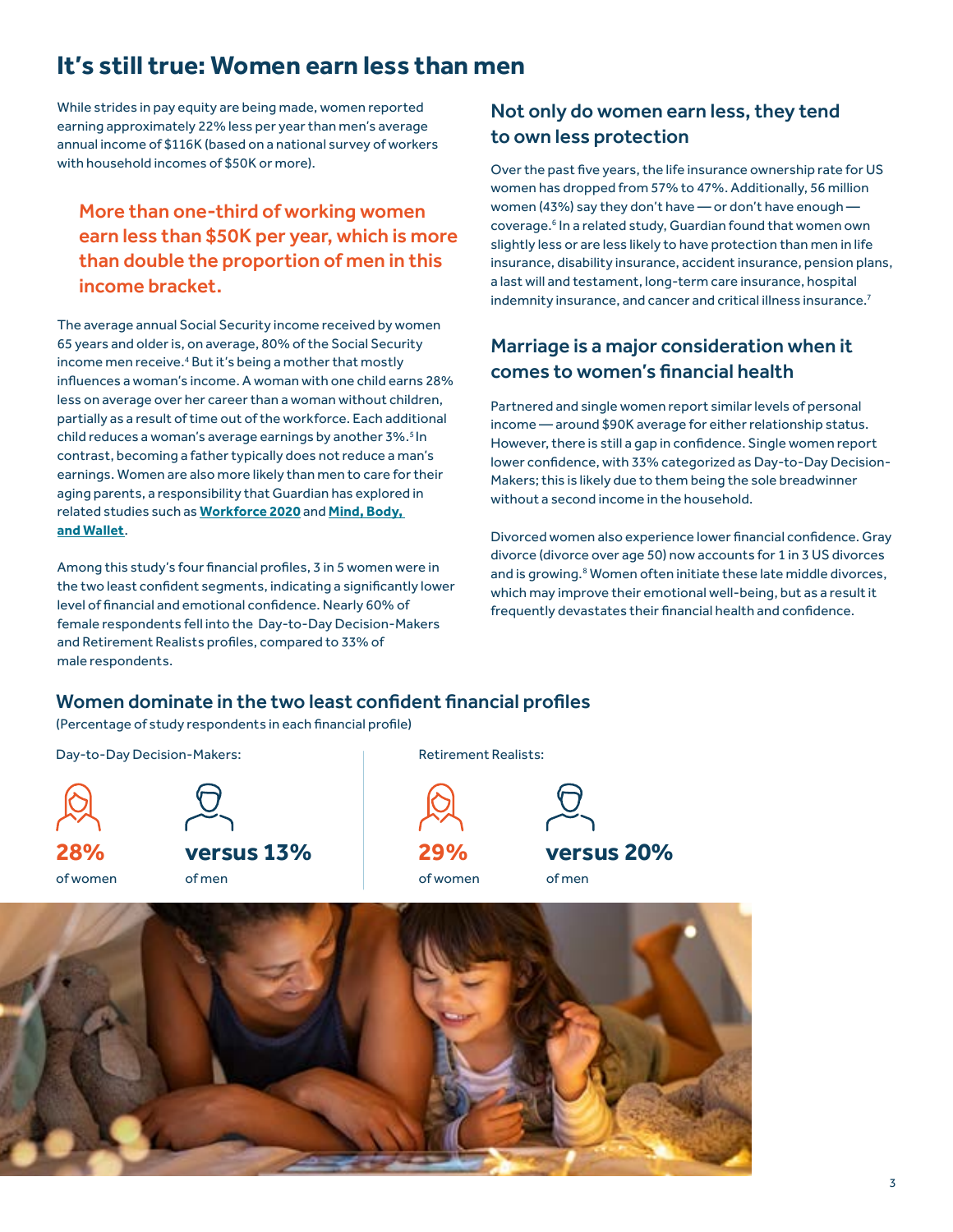#### Women are less likely to have a financial strategy

More than a quarter (26%) of women are not confident about meeting their financial goals, versus 17% of men. That may be because more than one-third (37%) of women report that they do not have a financial strategy, compared to 24% of men.

Lack of professional financial guidance is one of the reasons for this lack of confidence. Forty-one percent of women do not use paid financial guidance because they consider it to be too expensive, and one-third believe they have insufficient funds to justify the expense. Women are also more likely to claim that a lack of knowledge about how best to support their family's needs is the main reason they are discouraged from working with a financial services organization (38% of women versus 28% of men). Essentially, they feel that they don't know what to ask for.

#### Among women who do seek out financial guidance, word-of-mouth matters.

Women are slightly more likely than men to find financial guidance through a referral made by a family member (26% of women versus 24% of men), friend, or co-worker (27% of women versus 22% of men), and are less likely than men to have found their advisor by conducting their own research (12% of women versus 19% of men). They are not concerned about seeking out guidance from a professional who has had similar life experiences and is at the same life stage as their own, as is common with men (23% of women versus 45% of men). Instead, they express more interest in professional guidance that follows insurance and protection trends (79% of women versus 70% of men).

Within written financial strategies, both genders have similar objectives, though women are less likely to focus on calculated risk-taking, funding their own educational expenses, and saving to start a business.

#### Gender differences in financial objectives

● Women ● Men

(Percentage of men versus women who are likely to focus on certain objectives)





Saving to start a business

| 49% |  |
|-----|--|
|     |  |
| 65% |  |



#### Women's financial goal setting can improve

- More than 1/4 of American women are not confident about meeting their financial goals.
- More than  $\frac{1}{3}$  of women report they do not have a financial strategy at all, and 41% do not use a paid financial professional due to cost.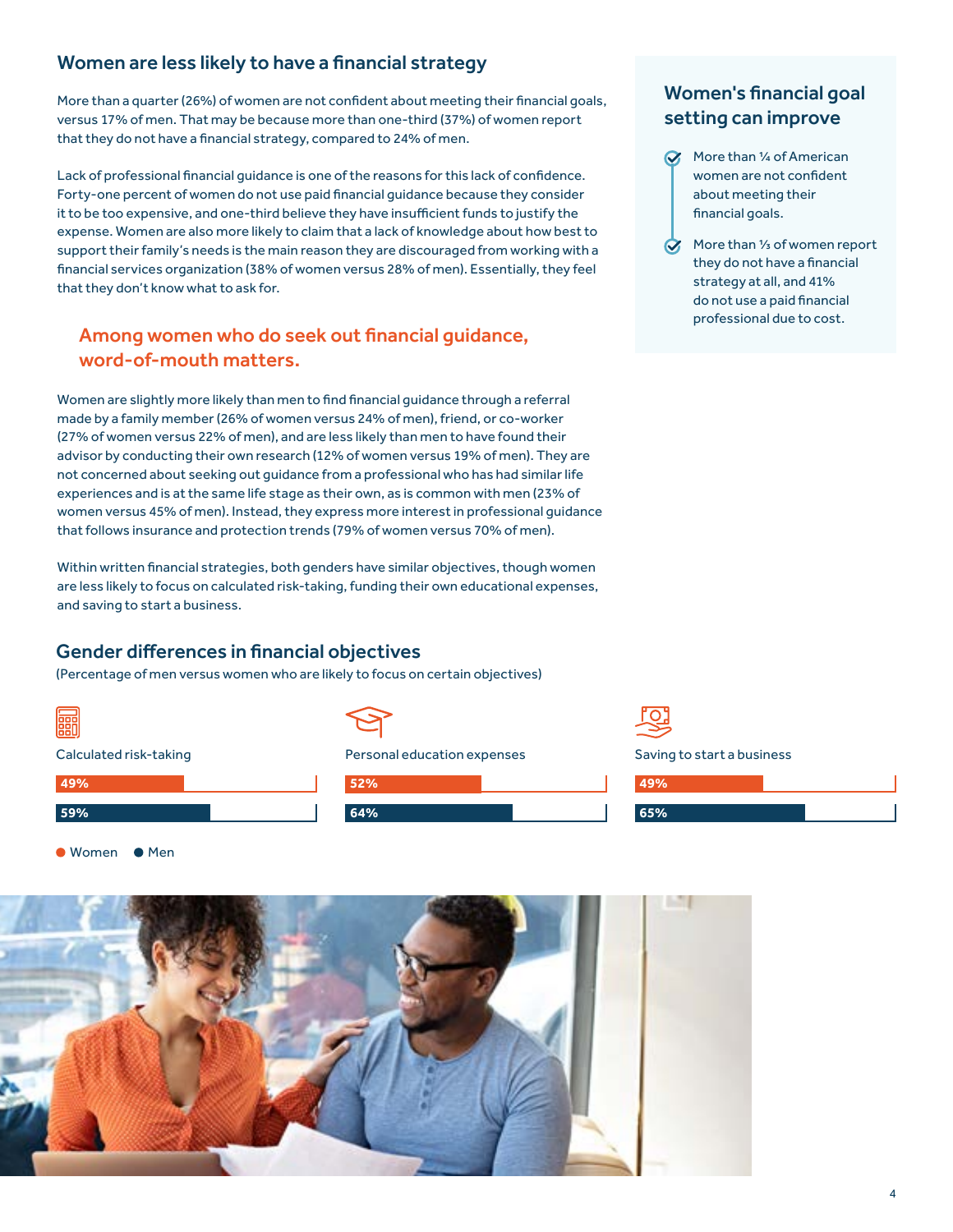#### **Women are more likely to underestimate the importance of financial literacy**

When it comes to financial concepts, women are less likely to indicate understanding of whether a topic is important for financial success and they also report lower levels of understanding of those topics. Women generally express less confidence than men in every financial factor; the widest gaps in confidence between genders are related to asset allocation and feeling financially ready for retirement.

#### Gender differences in understanding of financial concepts

(Percentage of men versus women who say they understand the following financial concepts "pretty well")



● Women ● Men

Education level is irrelevant when it comes to women's financial confidence.<sup>9</sup> While men's comfort with making investment decisions is determined by education (60% of men with at least a bachelor's degree are very comfortable making investment decisions, while only 43% of men with a high school degree express that same confidence), women with any level of education are less comfortable making investment decisions than men.

#### **Women know more than they think they know**

When quizzed on financial literacy, women were more likely to select "don't know" than men (38% of women versus 25% of men).<sup>10</sup> As a result, women, on average, had lower levels of financial literacy. When the "don't know" option was not made available, however, women were much more likely to select the correct answer. In other words, women have lower financial literacy than men, but they know more than they think they know.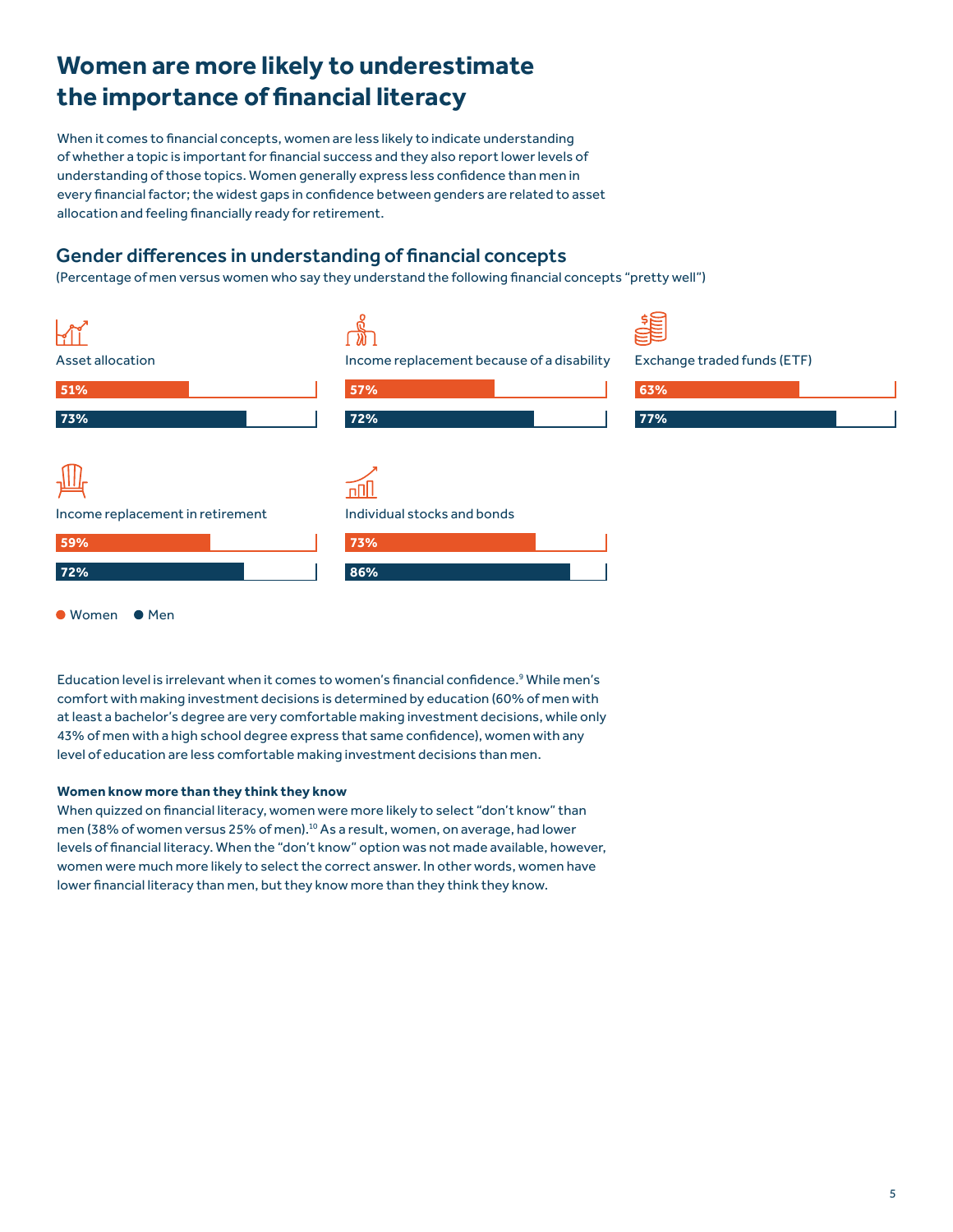## **What can financial professionals do?**

Three out of 5 women fall into to the least confident profiles in this study, meaning that women in particular have lower financial and emotional confidence. As a result, there are unique considerations for financial professionals to be aware of in order to address the needs of their female clients.

#### $\zeta$

#### **Recognize which type of woman you serve**

• Before discussing investment and protection needs, recognize the individual woman and her unique circumstances: a small business owner, a family caregiver, a corporate executive, or a person going through a divorce, for instance. This will help to offer targeted guidance.



#### **Place emphasis on financial literacy and developing a written strategy**

- **Start simple.** Because ⅓ of women do not have a financial strategy, they often don't know whether they're on track to achieve their financial goals — or even what those goals are.
- **Virtual financial services** during off-hours or in recorded sessions can increase access to financial literacy education at a convenient schedule.
- **Focus on women's widest gaps in confidence:** asset allocation and feeling financially ready for retirement.



#### **Remember that family comes first**

• Support not only your client, but **their entire family's needs**. Increasingly, working women over the age of 50 are carrying the financial burden for caregiving, as they are more likely to leave their jobs in order to provide the necessary care of their children, grandchildren, or parents - sometimes all at once.<sup>11</sup>



#### **Focus on protection over risk**

• Possibly due to a lower level of understanding of financial accounts and investments, women are less likely than men to focus on risk taking and instead prefer financial professionals who **follow insurance and protection trends**.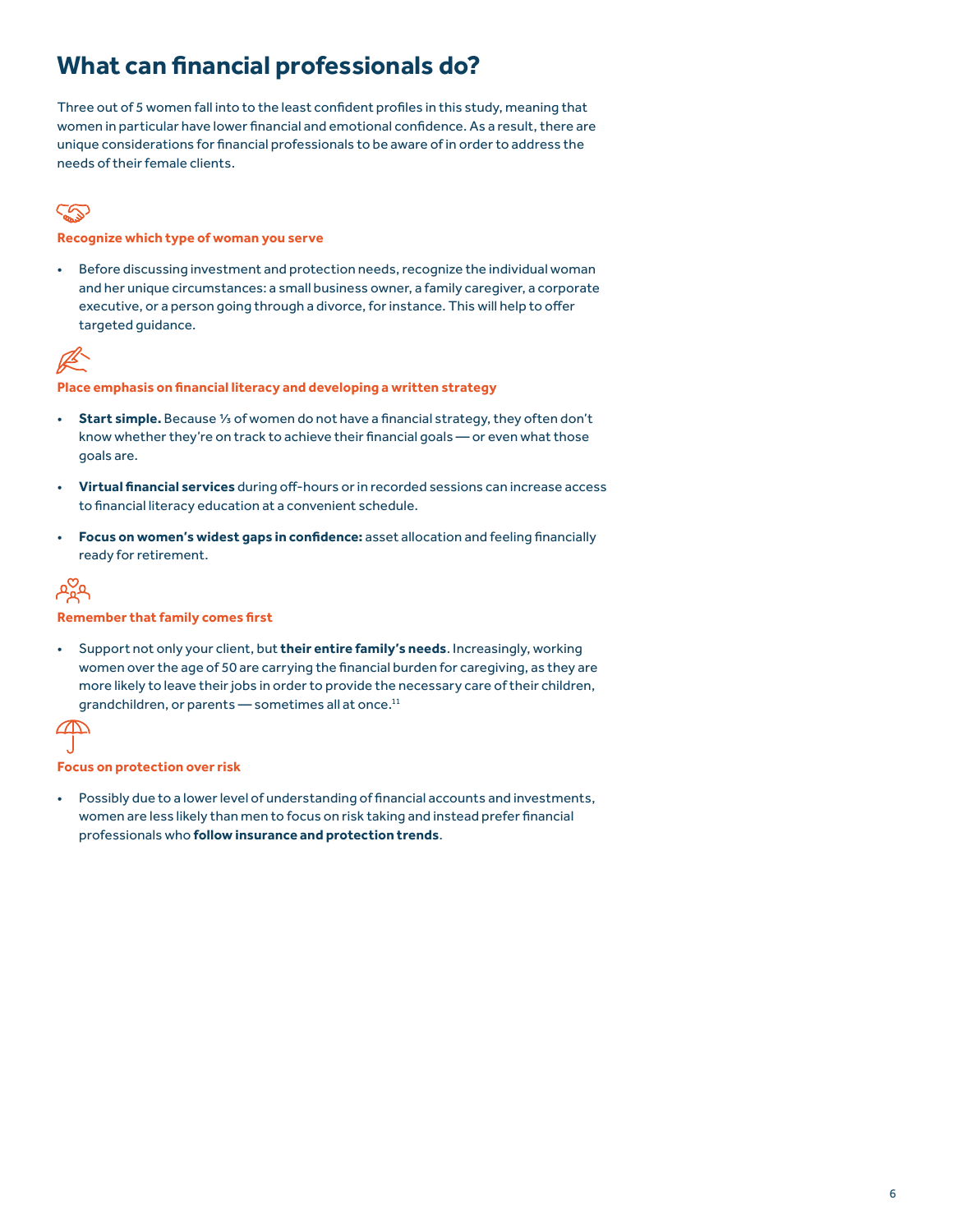#### **What can employers do?**

Nearly half of workers say that access to the benefits they have through their employer are more important than ever and they would face financial hardship without them.<sup>12</sup> Of those workers, women in particular are more likely to act as caregivers for children or family members in addition to their full-time work. As a result, there are unique opportunities for employers to address the needs of their female workforce through their benefits strategies.



**Ask your female workforce what benefits they care about**

• **Survey your employees** to learn about their financial concerns, and break out the survey via men and women. You may find that your women employees have very specific financial needs which you can help support.



**Access to financial guidance and financial literacy resources**

- Employers should consider **offering both group and one-on-one sessions** with financial professionals, since some women may find a group setting to be prohibitive.
- **Virtual financial services** during off-hours or in recorded sessions can increase access to financial literacy education at a convenient schedule.
- **Offer targeted guidance** for a financially diverse workforce. Women in different stages of life may need different financial guidance.
- Around annual open enrollment, **leverage the relationship you have with your benefits provider** to bring in a professional and go through available options, so you can highlight where there's value relative to your employees' specific circumstances.
- **Purchase a corporate partnership** with an app or a financial services firm, many of which specialize in financial literacy for women.

#### **Provide flexibility**

• **Allow flexible work schedules** if a 9-5 schedule won't always line up with the competing demands of caretaking, health, or transportation. This will allow more women to work more hours, thereby bringing home a larger paycheck.

**Customize communication**

- **Spread the word** about the financial benefits to which your female workforce has access. They can't take advantage of them if they don't know that they exist.
- Customize financial benefits awareness campaigns to your employees **using multiple platforms** in order to appeal to a wide range of generational communication needs.